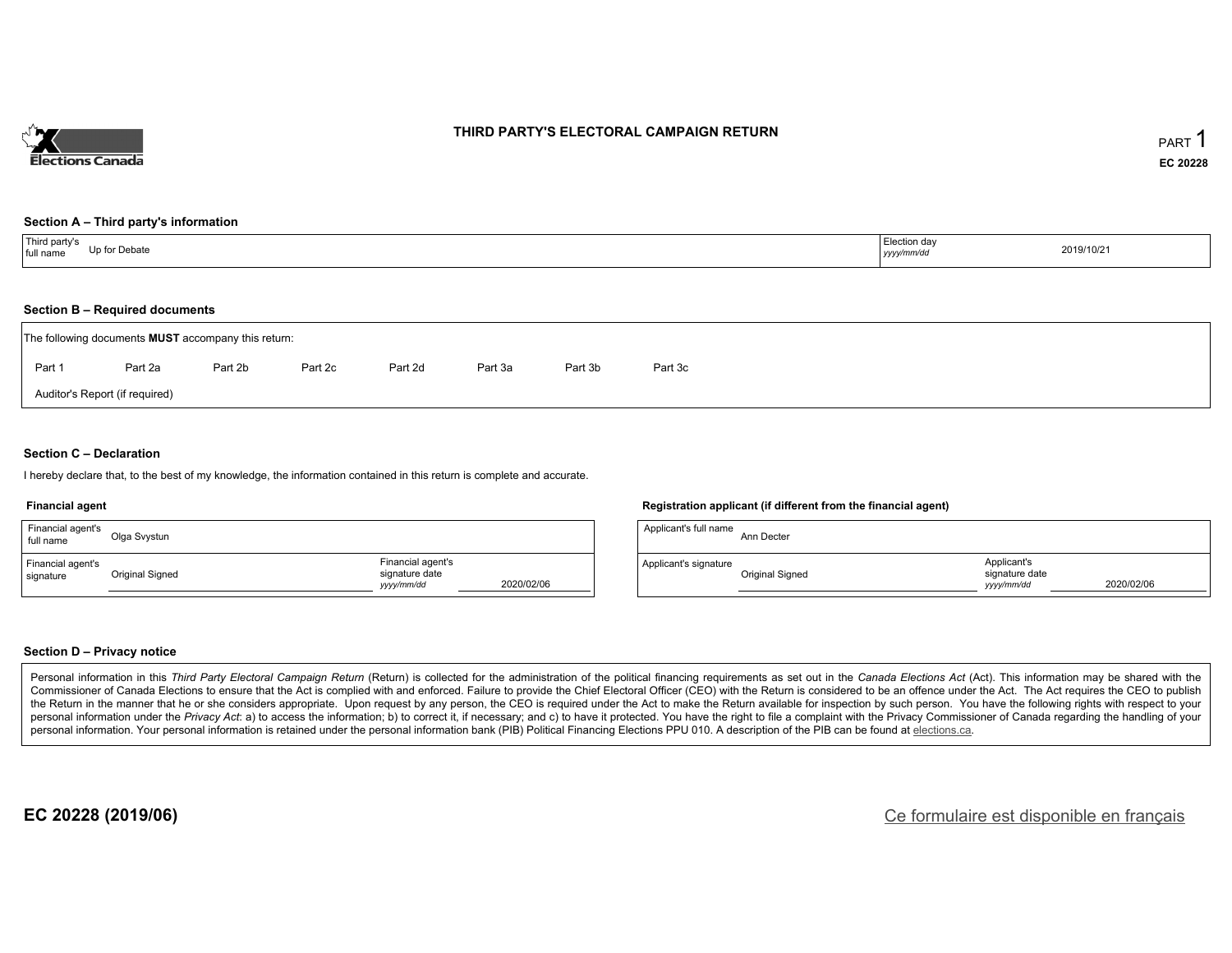

### **THIRD PARTY'S ELECTORAL CAMPAIGN RETURN HIRD PARTY'S ELECTORAL CAMPAIGN RETURN<br>Statement of monetary contributions received PART 2a PART 2a**

| No.            | Full name                              | <b>Street</b><br>no. | <b>Street</b> | Apt. | City          | Prov./<br>Terr. | Postal<br>code | Date<br>received<br>yyyy/mm/dd                                                    | Individual | Business /<br>Commercial<br>organization | Government | <b>Trade union</b> | Corporation<br>without share<br>capital | Unincorporated<br>organization or<br>association |
|----------------|----------------------------------------|----------------------|---------------|------|---------------|-----------------|----------------|-----------------------------------------------------------------------------------|------------|------------------------------------------|------------|--------------------|-----------------------------------------|--------------------------------------------------|
|                |                                        |                      |               |      |               |                 |                |                                                                                   | \$         | s.                                       | \$         | s.                 | \$                                      | S.                                               |
|                | Canadian Labour Congress               |                      |               |      | Ottawa        | ON              | K1V8X7         | 2019/05/23                                                                        |            |                                          |            | 2,500.00           |                                         |                                                  |
|                | 2 Canadian Federation of Nurses Unions |                      |               |      | Ottawa        | ON              | K1V8X7         | 2019/07/15                                                                        |            |                                          |            | 1,000.00           |                                         |                                                  |
|                | 3 Oxfam Canada                         |                      |               |      | Ottawa        | ON              | K1L8L7         | 2019/06/11                                                                        |            |                                          |            |                    | 5,000.00                                |                                                  |
| $\overline{4}$ | Amnesty International                  |                      |               |      | <b>Ottawa</b> | ON              | K1N1H9         | 2019/06/28                                                                        |            |                                          |            |                    | 1,000.00                                |                                                  |
| 5              | Canadian Women's Foundation            |                      |               |      | Toronto       | ON              | M4S3E2         | 2019/10/07                                                                        |            |                                          |            |                    | 4,000.00                                |                                                  |
|                |                                        |                      |               |      |               |                 |                |                                                                                   |            |                                          |            |                    |                                         |                                                  |
|                |                                        |                      |               |      |               |                 |                |                                                                                   |            |                                          |            |                    |                                         |                                                  |
|                |                                        |                      |               |      |               |                 |                |                                                                                   |            |                                          |            |                    |                                         |                                                  |
|                |                                        |                      |               |      |               |                 |                |                                                                                   |            |                                          |            |                    |                                         |                                                  |
|                |                                        |                      |               |      |               |                 |                |                                                                                   |            |                                          |            |                    |                                         |                                                  |
|                |                                        |                      |               |      |               |                 |                |                                                                                   |            |                                          |            |                    |                                         |                                                  |
|                |                                        |                      |               |      |               |                 |                |                                                                                   |            |                                          |            |                    |                                         |                                                  |
|                |                                        |                      |               |      |               |                 |                |                                                                                   |            |                                          |            |                    |                                         |                                                  |
|                |                                        |                      |               |      |               |                 |                |                                                                                   |            |                                          |            |                    |                                         |                                                  |
|                |                                        |                      |               |      |               |                 |                | Totals carried forward from previous page \$                                      |            |                                          |            |                    |                                         |                                                  |
|                |                                        |                      |               |      |               |                 |                | Total amount of monetary contributions by contributors who gave over \$200 (A)    |            |                                          |            | 3,500.00           | 10,000.00                               |                                                  |
|                |                                        |                      |               |      |               |                 |                | Number of contributors who gave over \$200                                        |            |                                          |            |                    | 3                                       |                                                  |
|                |                                        |                      |               |      |               |                 |                | Total amount of monetary contributions by contributors who gave \$200 or less (B) |            |                                          |            |                    |                                         |                                                  |
|                |                                        |                      |               |      |               |                 |                | Number of contributors who gave \$200 or less                                     |            |                                          |            |                    |                                         |                                                  |
|                |                                        |                      |               |      |               |                 |                | Total amount of all monetary contributions (A+B)                                  |            |                                          |            | 3,500.00           | 10,000.00                               |                                                  |
|                |                                        |                      |               |      |               |                 |                | Number of contributors who gave monetary contributions                            |            |                                          |            |                    | 3                                       |                                                  |

|  | ' Third<br>party |  | ,,,,,,,<br>$\sim$ $\sim$<br>,,,, | 19/10/2 | Page |  | ັບເ |  |
|--|------------------|--|----------------------------------|---------|------|--|-----|--|
|--|------------------|--|----------------------------------|---------|------|--|-----|--|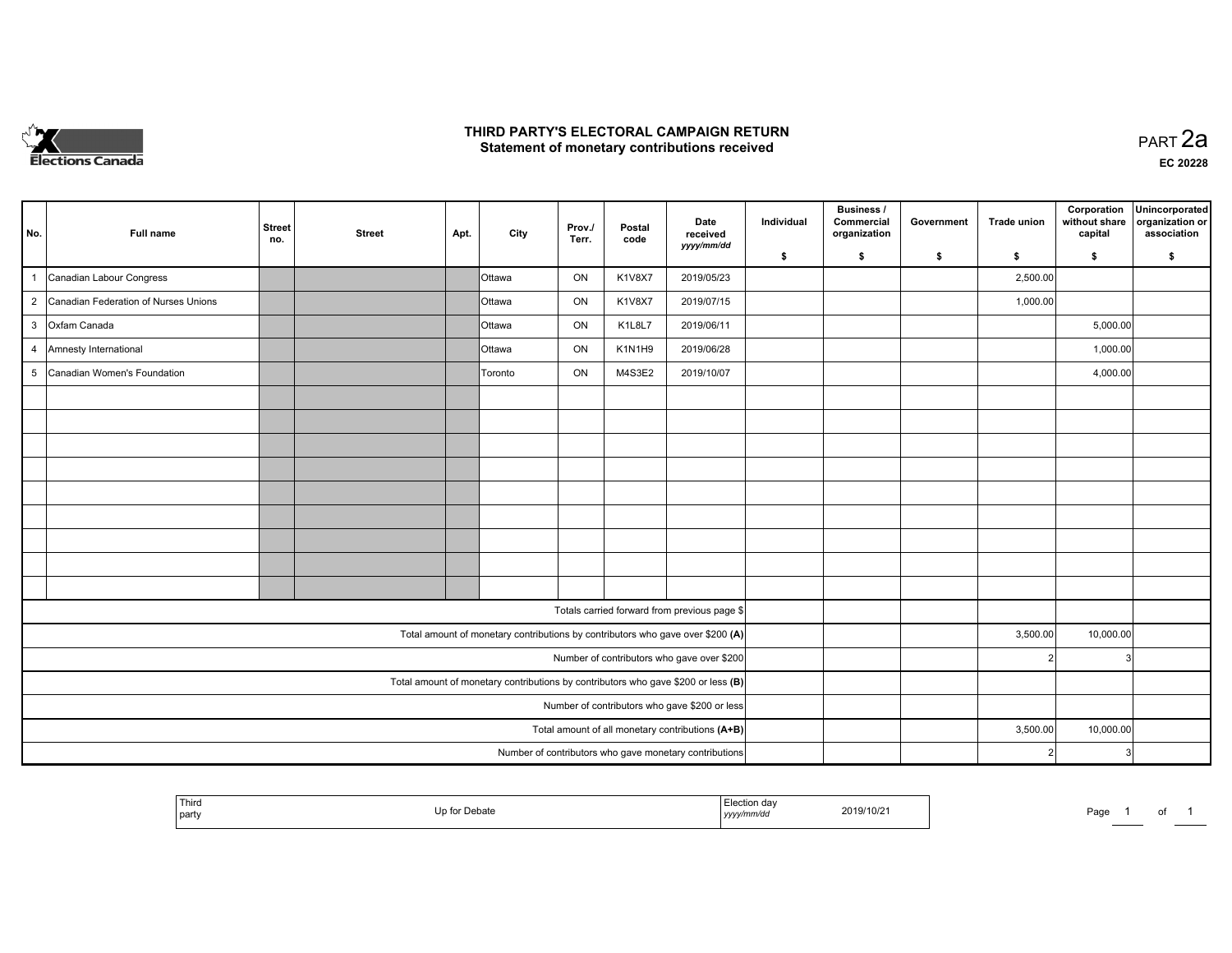

## **THIRD PARTY'S ELECTORAL CAMPAIGN RETURN**  THIRD PARTY'S ELECTORAL CAMPAIGN RETURN<br>Statement of non-monetary contributions received

| No. | Full name | <b>Street</b><br>no. | <b>Street</b> | Apt. | City | Prov.<br>Terr. | Postal<br>code | Date<br>received<br>yyyy/mm/dd                                                          | Individual | <b>Business /</b><br>Commercial<br>organization | Government | Trade union | Corporation<br>without share<br>capital | Unincorporated<br>organization or<br>association |
|-----|-----------|----------------------|---------------|------|------|----------------|----------------|-----------------------------------------------------------------------------------------|------------|-------------------------------------------------|------------|-------------|-----------------------------------------|--------------------------------------------------|
|     |           |                      |               |      |      |                |                |                                                                                         | \$         | \$                                              | \$         | \$          | \$                                      | \$                                               |
|     |           |                      |               |      |      |                |                |                                                                                         |            |                                                 |            |             |                                         |                                                  |
|     |           |                      |               |      |      |                |                |                                                                                         |            |                                                 |            |             |                                         |                                                  |
|     |           |                      |               |      |      |                |                |                                                                                         |            |                                                 |            |             |                                         |                                                  |
|     |           |                      |               |      |      |                |                |                                                                                         |            |                                                 |            |             |                                         |                                                  |
|     |           |                      |               |      |      |                |                |                                                                                         |            |                                                 |            |             |                                         |                                                  |
|     |           |                      |               |      |      |                |                |                                                                                         |            |                                                 |            |             |                                         |                                                  |
|     |           |                      |               |      |      |                |                |                                                                                         |            |                                                 |            |             |                                         |                                                  |
|     |           |                      |               |      |      |                |                |                                                                                         |            |                                                 |            |             |                                         |                                                  |
|     |           |                      |               |      |      |                |                |                                                                                         |            |                                                 |            |             |                                         |                                                  |
|     |           |                      |               |      |      |                |                |                                                                                         |            |                                                 |            |             |                                         |                                                  |
|     |           |                      |               |      |      |                |                |                                                                                         |            |                                                 |            |             |                                         |                                                  |
|     |           |                      |               |      |      |                |                |                                                                                         |            |                                                 |            |             |                                         |                                                  |
|     |           |                      |               |      |      |                |                |                                                                                         |            |                                                 |            |             |                                         |                                                  |
|     |           |                      |               |      |      |                |                |                                                                                         |            |                                                 |            |             |                                         |                                                  |
|     |           |                      |               |      |      |                |                |                                                                                         |            |                                                 |            |             |                                         |                                                  |
|     |           |                      |               |      |      |                |                | Totals carried forward from previous page \$                                            |            |                                                 |            |             |                                         |                                                  |
|     |           |                      |               |      |      |                |                | Total amount of non-monetary contributions by contributors who gave over \$200 (A)      |            |                                                 |            |             |                                         |                                                  |
|     |           |                      |               |      |      |                |                | Number of contributors who gave over \$200                                              |            |                                                 |            |             |                                         |                                                  |
|     |           |                      |               |      |      |                |                | Total amount of non-monetary contributions by contributors who gave \$200 or less $(B)$ |            |                                                 |            |             |                                         |                                                  |
|     |           |                      |               |      |      |                |                | Number of contributors who gave \$200 or less                                           |            |                                                 |            |             |                                         |                                                  |
|     |           |                      |               |      |      |                |                | Total amount of all non-monetary contributions (A+B)                                    |            |                                                 |            |             |                                         |                                                  |
|     |           |                      |               |      |      |                |                | Number of contributors who gave non-monetary contributions                              |            |                                                 |            |             |                                         |                                                  |
|     |           |                      |               |      |      |                |                |                                                                                         |            |                                                 |            |             |                                         |                                                  |

| Third<br>ection day<br>2019/10/21<br>`n for Dobot.<br>Page<br><b>Devale</b><br>  party<br>://mm/da<br>, yyyyı |  |  |  |
|---------------------------------------------------------------------------------------------------------------|--|--|--|
|---------------------------------------------------------------------------------------------------------------|--|--|--|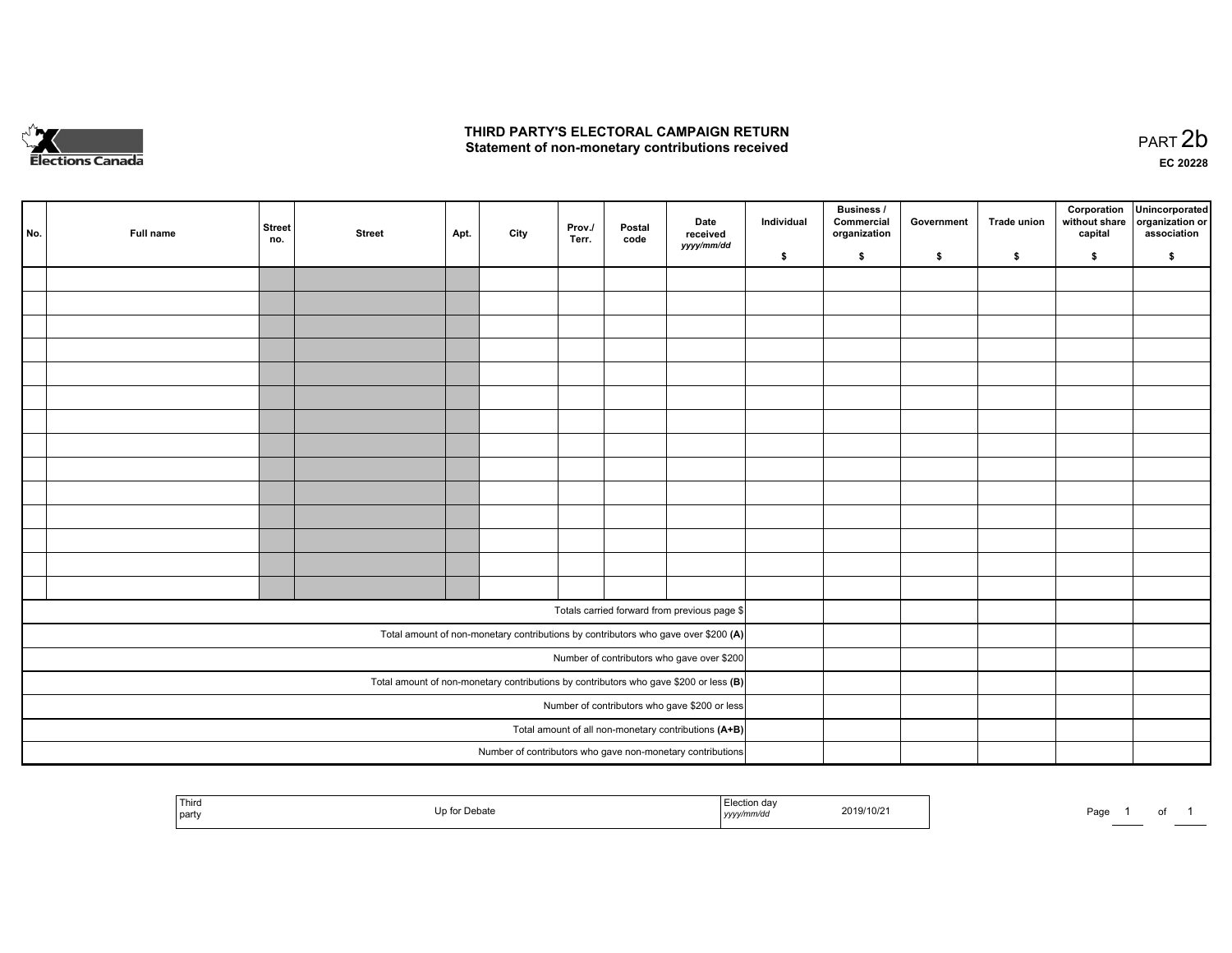

## **THIRD PARTY'S ELECTORAL CAMPAIGN RETURN STATE:** PRACT OF OPPRESS TO PART 2C STATE STATE STATE STATE STATE STATE STATE STATE STATE STATE STATE STATE STA<br>PART 2C Statement of operating loans received

**EC 20228**

| No. | Full name | <b>Street</b><br>no. | <b>Street</b> | Apt. | City | Prov./<br>Terr. | Postal<br>code | Date<br>received<br>yyyy/mm/dd                                  | Individual | <b>Business /</b><br>Commercial<br>organization | Government | <b>Trade union</b> | Corporation<br>capital | Unincorporated<br>without share organization or<br>association |
|-----|-----------|----------------------|---------------|------|------|-----------------|----------------|-----------------------------------------------------------------|------------|-------------------------------------------------|------------|--------------------|------------------------|----------------------------------------------------------------|
|     |           |                      |               |      |      |                 |                |                                                                 | \$         | \$                                              | \$         | \$                 | \$                     | \$                                                             |
|     |           |                      |               |      |      |                 |                |                                                                 |            |                                                 |            |                    |                        |                                                                |
|     |           |                      |               |      |      |                 |                |                                                                 |            |                                                 |            |                    |                        |                                                                |
|     |           |                      |               |      |      |                 |                |                                                                 |            |                                                 |            |                    |                        |                                                                |
|     |           |                      |               |      |      |                 |                |                                                                 |            |                                                 |            |                    |                        |                                                                |
|     |           |                      |               |      |      |                 |                |                                                                 |            |                                                 |            |                    |                        |                                                                |
|     |           |                      |               |      |      |                 |                |                                                                 |            |                                                 |            |                    |                        |                                                                |
|     |           |                      |               |      |      |                 |                |                                                                 |            |                                                 |            |                    |                        |                                                                |
|     |           |                      |               |      |      |                 |                |                                                                 |            |                                                 |            |                    |                        |                                                                |
|     |           |                      |               |      |      |                 |                |                                                                 |            |                                                 |            |                    |                        |                                                                |
|     |           |                      |               |      |      |                 |                |                                                                 |            |                                                 |            |                    |                        |                                                                |
|     |           |                      |               |      |      |                 |                |                                                                 |            |                                                 |            |                    |                        |                                                                |
|     |           |                      |               |      |      |                 |                |                                                                 |            |                                                 |            |                    |                        |                                                                |
|     |           |                      |               |      |      |                 |                |                                                                 |            |                                                 |            |                    |                        |                                                                |
|     |           |                      |               |      |      |                 |                |                                                                 |            |                                                 |            |                    |                        |                                                                |
|     |           |                      |               |      |      |                 |                | Totals carried forward from previous page \$                    |            |                                                 |            |                    |                        |                                                                |
|     |           |                      |               |      |      |                 |                | Total amount of loans by lenders who provided over \$200 (A)    |            |                                                 |            |                    |                        |                                                                |
|     |           |                      |               |      |      |                 |                | Number of lenders who provided over \$200                       |            |                                                 |            |                    |                        |                                                                |
|     |           |                      |               |      |      |                 |                | Total amount of loans by lenders who provided \$200 or less (B) |            |                                                 |            |                    |                        |                                                                |
|     |           |                      |               |      |      |                 |                | Number of lenders who provided \$200 or less                    |            |                                                 |            |                    |                        |                                                                |
|     |           |                      |               |      |      |                 |                | Total amount of all loans (A+B)                                 |            |                                                 |            |                    |                        |                                                                |
|     |           |                      |               |      |      |                 |                | Number of all lenders who provided loans                        |            |                                                 |            |                    |                        |                                                                |

|  | Third<br>  party | nengre | dа<br>.<br>,,,, | 2019/10/21 | Page. |  | . |  |
|--|------------------|--------|-----------------|------------|-------|--|---|--|
|--|------------------|--------|-----------------|------------|-------|--|---|--|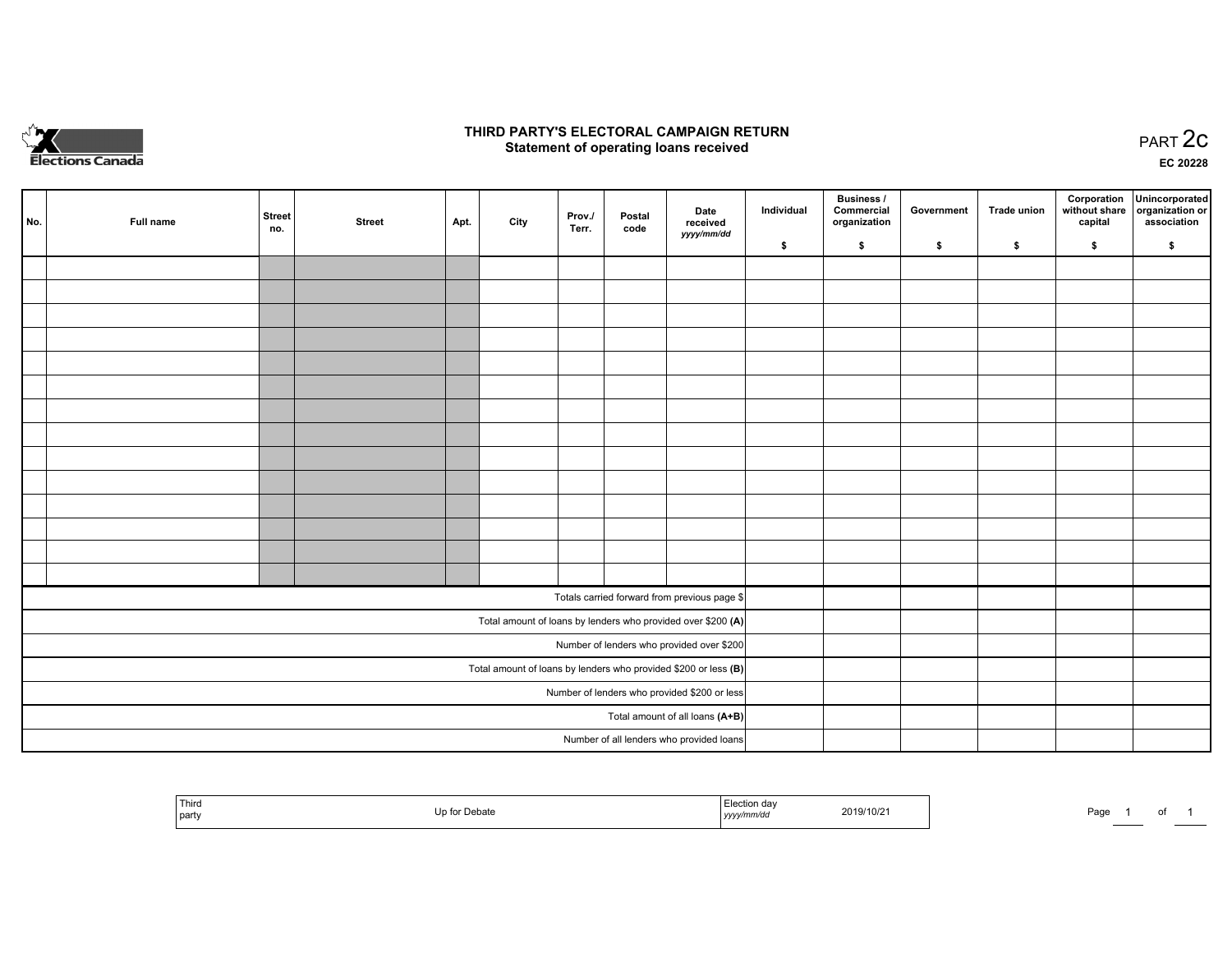

## **THIRD PARTY'S ELECTORAL CAMPAIGN RETURN S** ELECTORAL CAMPAIGN RETURN<br>Summary of inflows PART 2d

| No.   | Type of contributor / lender                    | <b>Monetary</b><br>contributions<br>(Part 2a) | Non-monetary<br>contributions<br>(Part 2b) | Loans<br>(Part 2c) | <b>Total</b> | Number of<br>contributors and<br>lenders |
|-------|-------------------------------------------------|-----------------------------------------------|--------------------------------------------|--------------------|--------------|------------------------------------------|
|       |                                                 | \$                                            | \$                                         | \$                 | \$           |                                          |
| 1.    | Individuals                                     |                                               |                                            |                    |              |                                          |
|       | 2. Businesses / Commercial organizations        |                                               |                                            |                    |              |                                          |
| 3.    | Governments                                     |                                               |                                            |                    |              |                                          |
| 4.    | Trade unions                                    | 3,500.00                                      |                                            |                    |              |                                          |
| 5.    | Corporations without share capital              | 10,000.00                                     |                                            |                    |              |                                          |
|       | 6. Unincorporated organizations or associations |                                               |                                            |                    |              |                                          |
|       | 7.   Total (items 1 to 6)                       | 13,500.00                                     |                                            |                    |              |                                          |
| Total |                                                 |                                               |                                            |                    |              |                                          |
|       | 8. Amount of third party's resources used       |                                               |                                            |                    |              |                                          |
| 9.    | Grand total (items 7 and 8)                     | 13,500.00                                     |                                            |                    |              |                                          |

| Third<br>party | Un for<br>for Debate | Election dav<br>__<br>yyyy/mm/dd | 2019/10/2 |
|----------------|----------------------|----------------------------------|-----------|
|----------------|----------------------|----------------------------------|-----------|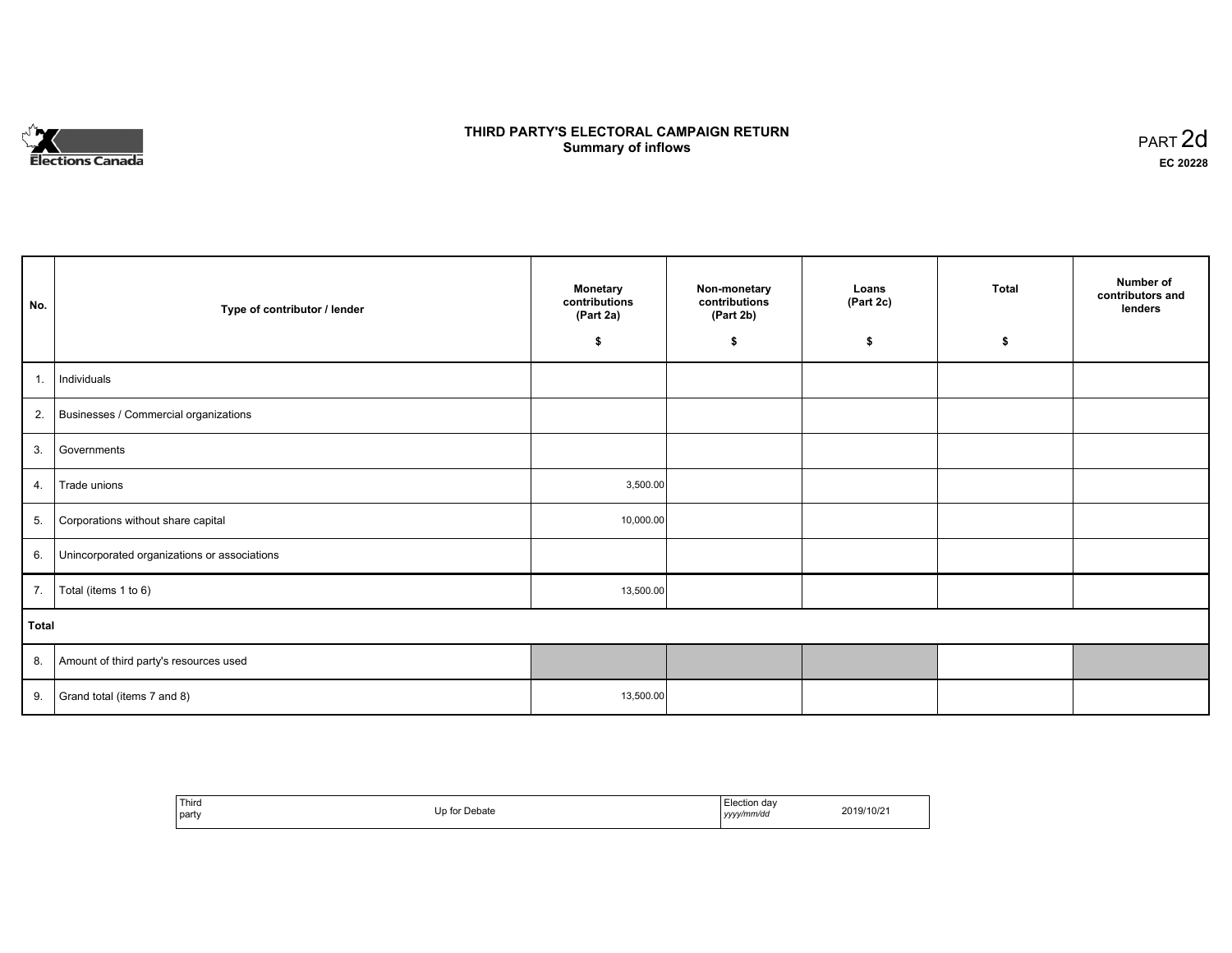

## **THIRD PARTY'S ELECTORAL CAMPAIGN RETURN Statement of expenses incurred for regulated activities that take place during the pre-election period**  *(Only applicable to a fixed-date general election)*

For a list of expense types, expense categories and expense subcategories, refer to Annex II in the Instructions.

| No.      | Date<br>incurred<br>yyyy/mm/dd | ED Code<br>(if applicable) | Supplier | <b>Expense type</b> | <b>Expense</b><br>category | Expense<br>subcategory | Starting date<br>of activity,<br>advertisement advertisement<br>or survey<br>yyyy/mm/dd | Ending date<br>of activity,<br>or survey<br>yyyy/mm/dd | Place of activity or<br>advertisement        | <b>Expense amount</b><br>\$ |
|----------|--------------------------------|----------------------------|----------|---------------------|----------------------------|------------------------|-----------------------------------------------------------------------------------------|--------------------------------------------------------|----------------------------------------------|-----------------------------|
|          |                                |                            |          |                     |                            |                        |                                                                                         |                                                        |                                              |                             |
|          |                                |                            |          |                     |                            |                        |                                                                                         |                                                        |                                              |                             |
|          |                                |                            |          |                     |                            |                        |                                                                                         |                                                        |                                              |                             |
|          |                                |                            |          |                     |                            |                        |                                                                                         |                                                        |                                              |                             |
|          |                                |                            |          |                     |                            |                        |                                                                                         |                                                        |                                              |                             |
|          |                                |                            |          |                     |                            |                        |                                                                                         |                                                        |                                              |                             |
|          |                                |                            |          |                     |                            |                        |                                                                                         |                                                        |                                              |                             |
|          |                                |                            |          |                     |                            |                        |                                                                                         |                                                        |                                              |                             |
|          |                                |                            |          |                     |                            |                        |                                                                                         |                                                        |                                              |                             |
|          |                                |                            |          |                     |                            |                        |                                                                                         |                                                        |                                              |                             |
|          |                                |                            |          |                     |                            |                        |                                                                                         |                                                        |                                              |                             |
|          |                                |                            |          |                     |                            |                        |                                                                                         |                                                        |                                              |                             |
|          |                                |                            |          |                     |                            |                        |                                                                                         |                                                        |                                              |                             |
|          |                                |                            |          |                     |                            |                        |                                                                                         |                                                        |                                              |                             |
|          |                                |                            |          |                     |                            |                        |                                                                                         |                                                        |                                              |                             |
|          |                                |                            |          |                     |                            |                        |                                                                                         |                                                        |                                              |                             |
|          |                                |                            |          |                     |                            |                        |                                                                                         |                                                        |                                              |                             |
|          |                                |                            |          |                     |                            |                        |                                                                                         |                                                        | Totals carried forward from previous page \$ |                             |
| Total \$ |                                |                            |          |                     |                            |                        |                                                                                         |                                                        |                                              |                             |

| Third<br>  party | Dehor.<br>UEDAN<br>. | n davس.<br>2019/10/21<br>.<br>nmrao<br>,,,,,,, | Door<br>-ay |
|------------------|----------------------|------------------------------------------------|-------------|
|------------------|----------------------|------------------------------------------------|-------------|

PART 3a **EC 20228**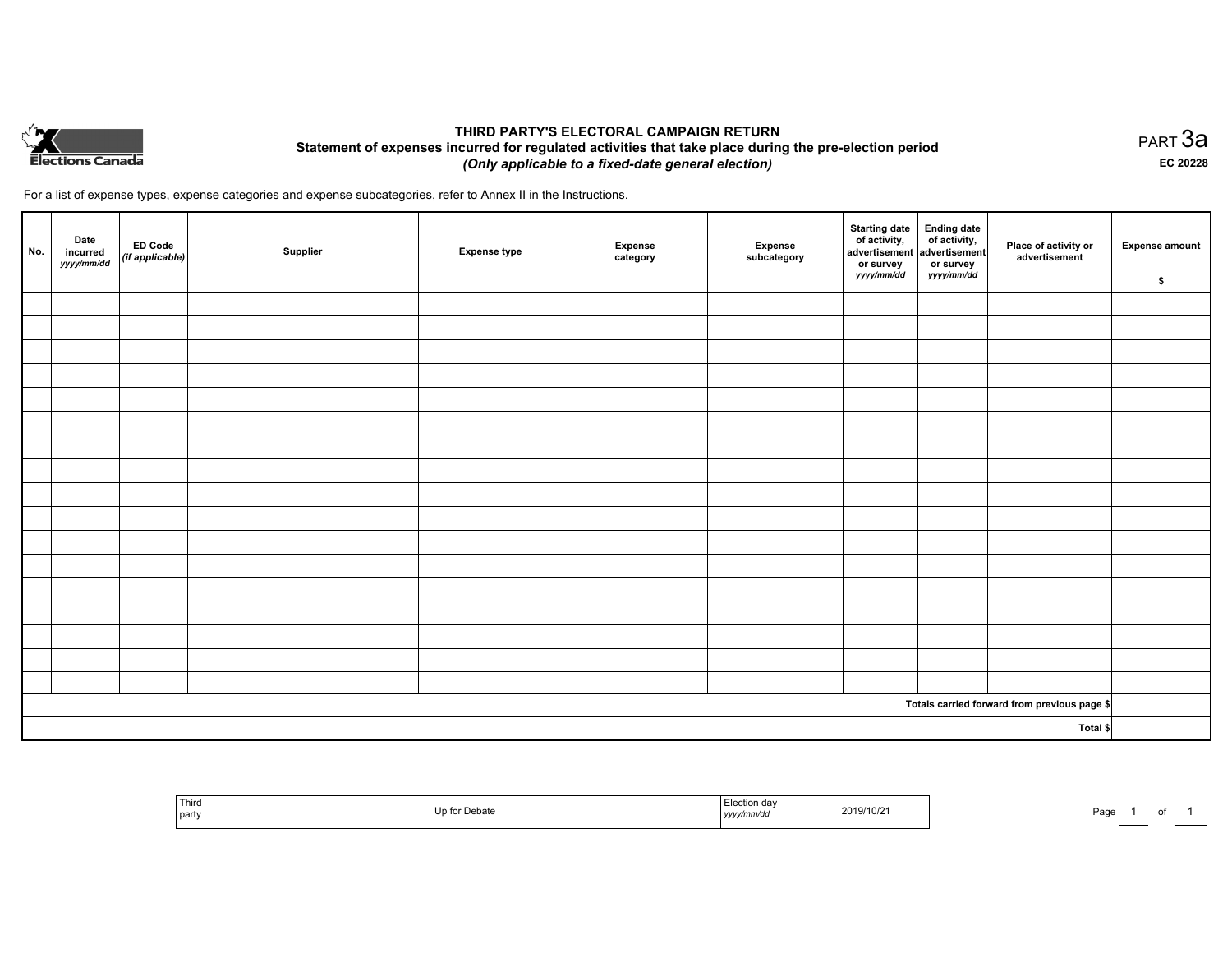

# **THIRD PARTY'S ELECTORAL CAMPAIGN RETURN Statement of expenses incurred for regulated activities that take place during the election period**<br>PART  $3\mathsf{b}$

**EC 20228**

1 of 1

For a list of expense types, expense categories and expense subcategories, refer to Annex II in the Instructions.

| No.      | Date<br>incurred<br>yyyy/mm/dd | <b>ED Code</b><br>(if applicable) | Supplier   | <b>Expense type</b>         | Expense<br>category | Expense<br>subcategory  | <b>Starting date</b><br>of activity,<br>advertisement<br>or survey<br>yyyy/mm/dd | <b>Ending date</b><br>of activity,<br>advertisement<br>or survey | Place of activity or<br>advertisement        | <b>Expense amount</b> |
|----------|--------------------------------|-----------------------------------|------------|-----------------------------|---------------------|-------------------------|----------------------------------------------------------------------------------|------------------------------------------------------------------|----------------------------------------------|-----------------------|
|          |                                |                                   |            |                             |                     |                         |                                                                                  | yyyy/mm/dd                                                       |                                              | \$                    |
|          | 2019/10/02                     |                                   | MediaStyle | Election Advertising        | Advertising         | <b>Production Costs</b> | 2019/10/02                                                                       | 2019/10/07                                                       | Ottawa                                       | 5,650.00              |
|          | 2019/10/02                     |                                   | MediaStyle | <b>Election Advertising</b> | Advertising         | Social media            | 2019/10/02                                                                       | 2019/10/07                                                       | Ottawa                                       | 5,650.00              |
|          |                                |                                   |            |                             |                     |                         |                                                                                  |                                                                  |                                              |                       |
|          |                                |                                   |            |                             |                     |                         |                                                                                  |                                                                  |                                              |                       |
|          |                                |                                   |            |                             |                     |                         |                                                                                  |                                                                  |                                              |                       |
|          |                                |                                   |            |                             |                     |                         |                                                                                  |                                                                  |                                              |                       |
|          |                                |                                   |            |                             |                     |                         |                                                                                  |                                                                  |                                              |                       |
|          |                                |                                   |            |                             |                     |                         |                                                                                  |                                                                  |                                              |                       |
|          |                                |                                   |            |                             |                     |                         |                                                                                  |                                                                  |                                              |                       |
|          |                                |                                   |            |                             |                     |                         |                                                                                  |                                                                  |                                              |                       |
|          |                                |                                   |            |                             |                     |                         |                                                                                  |                                                                  |                                              |                       |
|          |                                |                                   |            |                             |                     |                         |                                                                                  |                                                                  |                                              |                       |
|          |                                |                                   |            |                             |                     |                         |                                                                                  |                                                                  |                                              |                       |
|          |                                |                                   |            |                             |                     |                         |                                                                                  |                                                                  |                                              |                       |
|          |                                |                                   |            |                             |                     |                         |                                                                                  |                                                                  |                                              |                       |
|          |                                |                                   |            |                             |                     |                         |                                                                                  |                                                                  |                                              |                       |
|          |                                |                                   |            |                             |                     |                         |                                                                                  |                                                                  |                                              |                       |
|          |                                |                                   |            |                             |                     |                         |                                                                                  |                                                                  | Totals carried forward from previous page \$ |                       |
| Total \$ |                                |                                   |            |                             |                     | 11,300.00               |                                                                                  |                                                                  |                                              |                       |

| Third<br>Up for Debate<br>  party | Election day<br>2019/10/21<br>yyyy/mm/dd | Page |
|-----------------------------------|------------------------------------------|------|
|-----------------------------------|------------------------------------------|------|